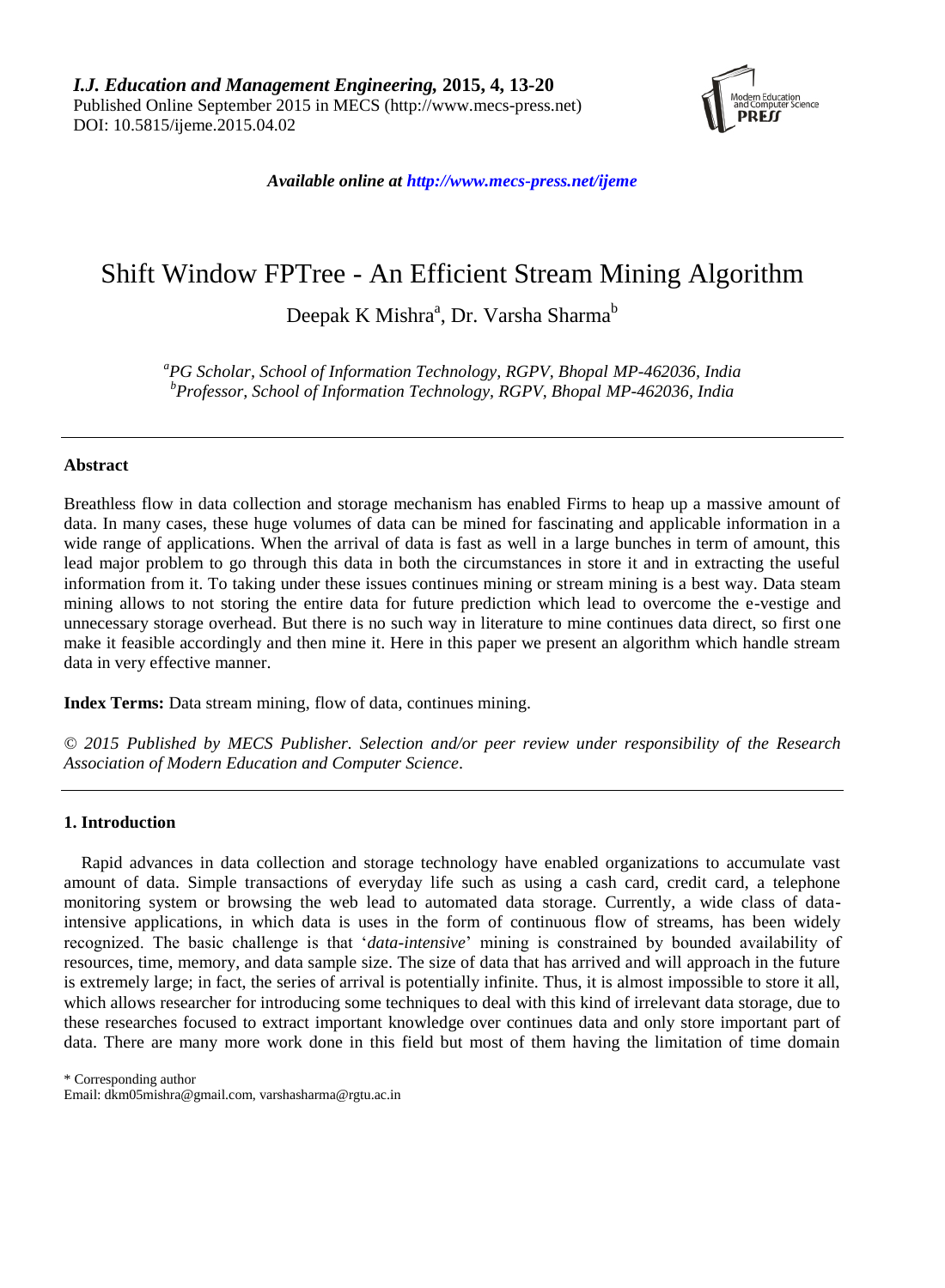windows. Here in this paper we present an algorithm for extracting important dataset from continues data stream. The contribution of this paper is in presenting the Shift Window Frequent Pattern Tree (SW-FPTree) algorithm, which provides an efficient solution to the search for frequent itemsets in a stream of transactions when a time horizon is given.



Fig.1 A Stream of Transactions Flowing Across a Time Window.

This paper broadly organized in the bellow manner: - **Part 2** Introduction of some basic methods and properties, **Part 3** Here we define the brief overview of related work and research, **Part 4** Description of the architecture of the algorithm, **Part 5** presentation of result of algorithm over some datasets and comparison with similar algorithms, **Part 6** Conclusion and future work.

#### **2. Preliminary**

#### *2.1. Data Stream Mining*

Recently, database and data mining communities have cantered on a replacement knowledge model, wherever knowledge arrives within the type of continuous streams. It's typically spoken data streams or streaming knowledge. Mathematically data stream [2] defined as:

It is a unconditional sequence of transactions that is  $S = \{T1, T2, T3, \ldots, TN\}$  where  $T_1 = \langle TID, e \rangle$  with TID is transaction Id and e is set of items and N is current transaction number.

### *2.2. Sliding Window*

The key part in mining data stream is to change their property so they behave like static datasets and to face these constraints, specific attention has been paid to the efficient mining of frequent item-sets in data streams. According to [6], we can group the approaches into three main categories: landmark-, damped- and slidingwindow based mining. A sliding window is defined as a fixed or variable group of item sets  $SW = \{I_1, I_2, I_3, \ldots\}$  $I_H$  here I =<TID, e> and H is length of window in other word we also say that, a transaction-sensitive sliding window  $SW = [TN_H+1, TN_H+2, ..., TN]$  is a window that slides forward for every incoming transaction, where N is TID of latest incoming transaction and H is the size of *SW*.

#### *2.3. FP-Tree*

The FP-tree provides a base structure to facilitate mining in a static batch environment. The frequency of an item-set I over a time period T is the number of transactions in T in which I occurs. The support of I is the frequency divided by the total number of transactions observed in T. Let the minimum support be σ and the *relaxation ratio* be  $p=\mathcal{E}/\sigma$ , where  $\mathcal E$  is the maximum support error. I is frequent if its support is no less than  $\sigma$ ; it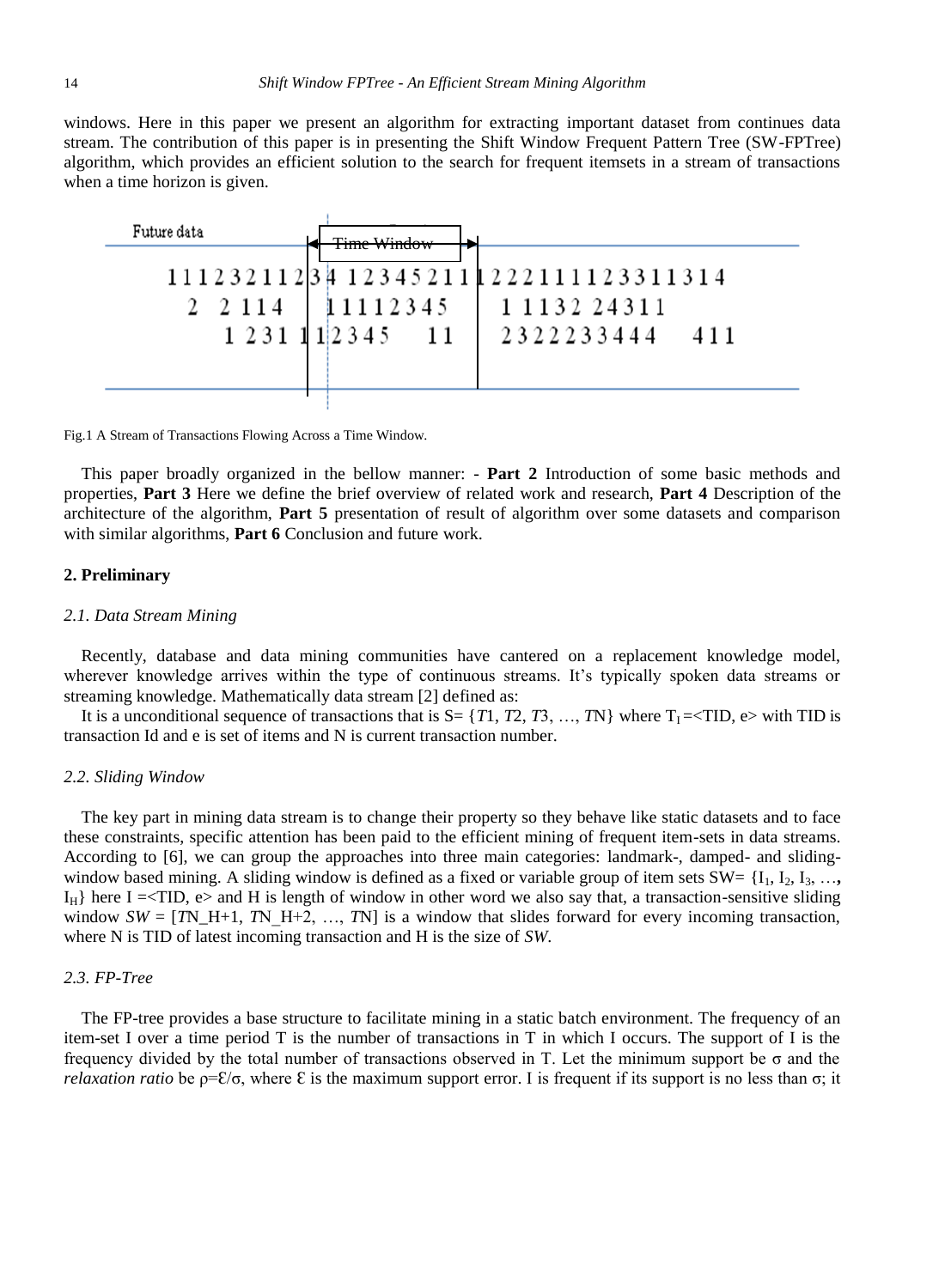is sub-frequent if its support is less than  $\sigma$  but no less than  $\epsilon$ ; otherwise, it is infrequent.

#### **3. Related Work**

#### *3.1. Frequent Itemset Mining*

The mining of frequent pattern traditionally is being associated with association rule mining, as they provide the frequent pattern of items and this can be divided into two parts:-

- 1. To find the frequent items.
- 2. To define the association rules over frequent datasets.

There are two most commonly used and famous algorithms used for mining frequent items over static databases namely: *Apriori* [1] and *FP-Growth* [4]. In these two FP-Growths in more efficient in term of time and memory over Apriori, Although Apriori is the first and most commonly known algorithm. The main idea of it is to build a new type of data structure of frequent items called FP-Tree which is memory efficient.

### *3.2. Window Itemset Shift (WIS)*

Here is associate algorithm supported Apriori for knowledge stream mining referred to as Apriori with Window check and Window Itemset Shift(WIS) [7] that is given in algorithm 1, supported the window check, as advised by Propositions of windowing. Here in this case, the mining of frequent knowledge sets is additionally explained by both conditions-  $\exists TI \in WS: I \subseteq TI$  and (ii) supp(I)  $\geq S$  (see algorithm). as a result of the support condition entails the prevalence condition, it might seem to be perennial to think about each. However, testing the prevalence condition initial could be a quicker way to strain non-frequent data sets, which proves to be a crosscut to the conjunction. This characteristic may be exploited to create a faster on-line mining algorithm. At the start of the algorithm, the best window set is found, and also the lists candidate(C) and frequent pattern (F) area unit initialized by considering the records that area unit initially in Window. List C might be initially obtained by Algorithm1 by considering solely the prevalence condition, i.e.,  $C_{K+1} = I \in G_{K+1}$ , therefore reposeful the condition that's expressed in algorithm1. Indeed, the prevalence condition is important however isn't adequate to elucidate the frequent data sets. However, this approach appearance appealing in theory, it"s not possible in several circumstances of practical interest. The sole prevalence condition makes C explode within the variety of candidates, which reaches, in some cases, the entire set of data sets that consists of 2n components, where n is the variety of different items. A higher possibility is to think about frequent data sets because the initial candidates for the progress. The online learning method that's utilized by WIS can embody candidates that aren't thought-about at the start. Algorithms that area unit devoted to mine frequent itemsets expeditiously, such as FP-Growth [11] (applied to transactions among the sliding window), will improve the algorithm start-up. However, this issue is outside of the main target of this work, and cannot be thought-about more here.

**Algorithm 1** Window Itemset Shift (WIS)

- 1: C: candidate list
- 2: F: frequent itemset list
- 3: S: support threshold
- 4: W: window size
- 5:
- 6: find optional  $W_s$
- 7: F← frequents (W, S)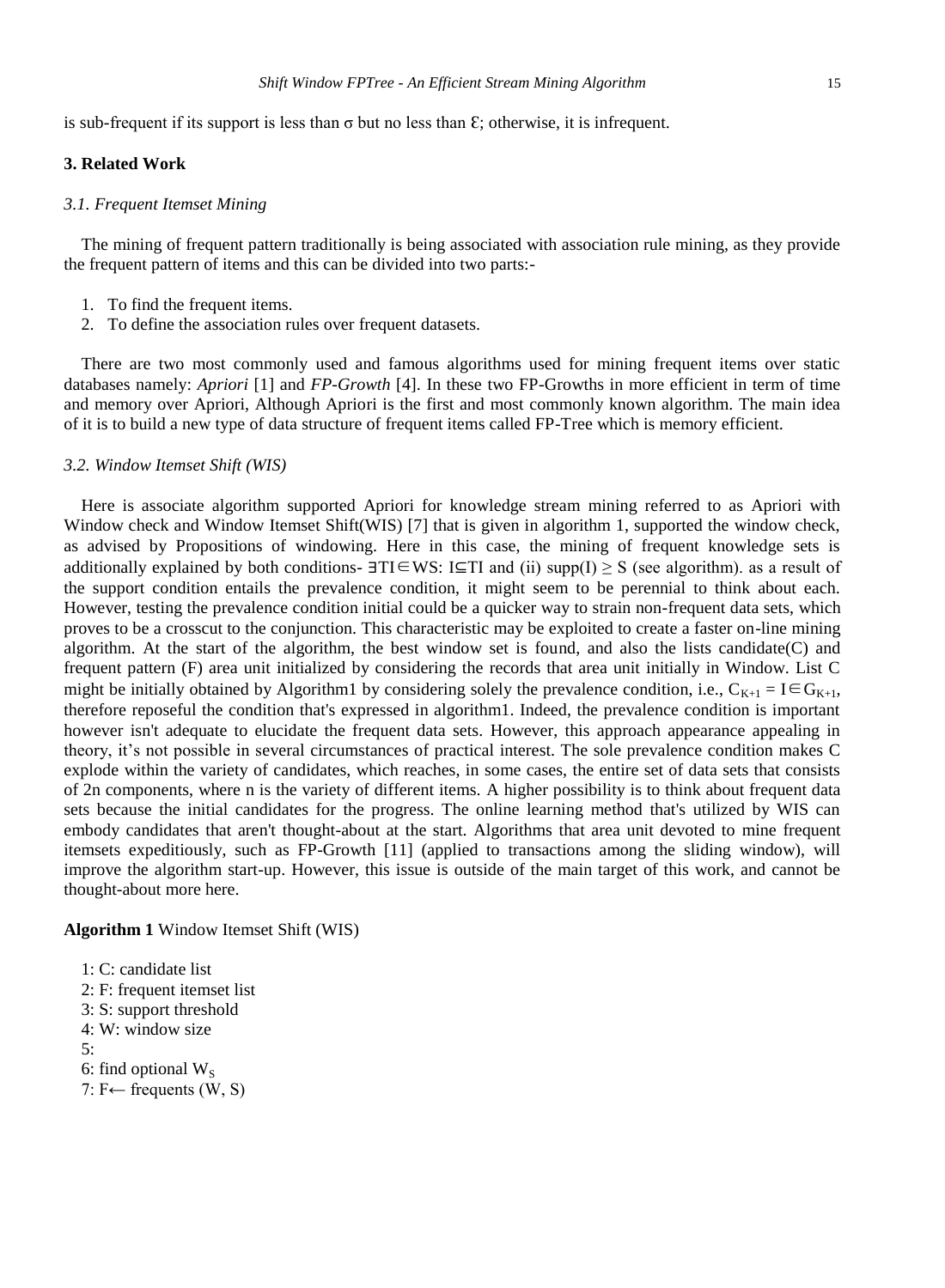8: C← candidates (W, W<sub>s</sub>) 9: for all  $I \& C$  do 10: build vector  $v_I$ , last(I)  $\leftarrow$  leftmost occurrence in W<sub>S</sub> 11: end for 12: loop 13: move W forward of h slots 14: for all  $I \& C$  do 15: last  $(I)$  +=h 16: if last  $(I) >$  length  $(W_s)$ 17: remove I from C 18: end if 19: end for 20:  $R_S \leftarrow$  records entering W<sub>S</sub> 21: for all Ir, Ir != $\phi$ , Ir  $\subseteq$  r r  $\&$  R do 22: if Ir  $\mathcal{E}$  C then 23: last  $(Ir)$  = position  $(r)$ 24: else 25: insert Ir in C 26: build vector  $v_I$ , last (Ir)  $\leftarrow$  leftmost occurrence in W<sub>S</sub> 27: end if 28: end for 29:  $F = \{I \& C \mid \text{supp } (I) \geq S\}$ 30: end loop

In addition to considering a sharp horizon, we consider a smooth window. Window Itemset Shift (WIS) as an alternative solution, which retains a memory of flowing candidates within a reduced test window as compression with past methods it is more advantageous, although it is more demanding in terms of the memory occupation. This relationship arises because of the additional data structures, which avoid re-exploring the entire item-set lattice. Indeed, in many applications that are of practical interest, not all of the time slots have the same relevance, e.g., more recent slots can be more interesting than older slots. Smoothness can be determined in both qualitative and quantitative terms. The most immediate approach is to assign a degree of relevance to each slot on a subjective basis. This approach will lead to shape a trapezoidal window. Other approaches could be related to the structural characteristics of the stream.

#### **4. Proposed Algorithm**

There are many methods/ algorithm available which deals with continues transactional data. But most of those methods use the basics of Apriori algorithm with many other parameters. The major problem with Apriori is access of databases many more times for finding the frequent pattern or frequent item sets. Due to the multiple access of database Ariori is suffer with memory efficiency and hence time efficiency problems. The FP-Growth [4] algorithm is another mostly used algorithm with the static datasets, and FP-Growth uses a new type of data structure for storing the frequent datasets named FP-Tree. The good think about this is it uses its local datasets for finding the frequent pattern thus this only allows one access of database which reduces the multiple memory access problem but there is a problem with this as well, that is to organizing the whole tree in main memory, latter this problem overcomes by use of partial structure and there is one more way to deal with this to store only the frequent data in tree rest will be pruned out. Thus the FP-Growth algorithm is more efficient in term of both the major parameters over static data set. There is some algorithms also available in literature which are based on the concept of FP-Growth over continues datasets like FP-Stream [3]. But they work with the time stamp in other words they handle the datasets over time frame which have a major issue of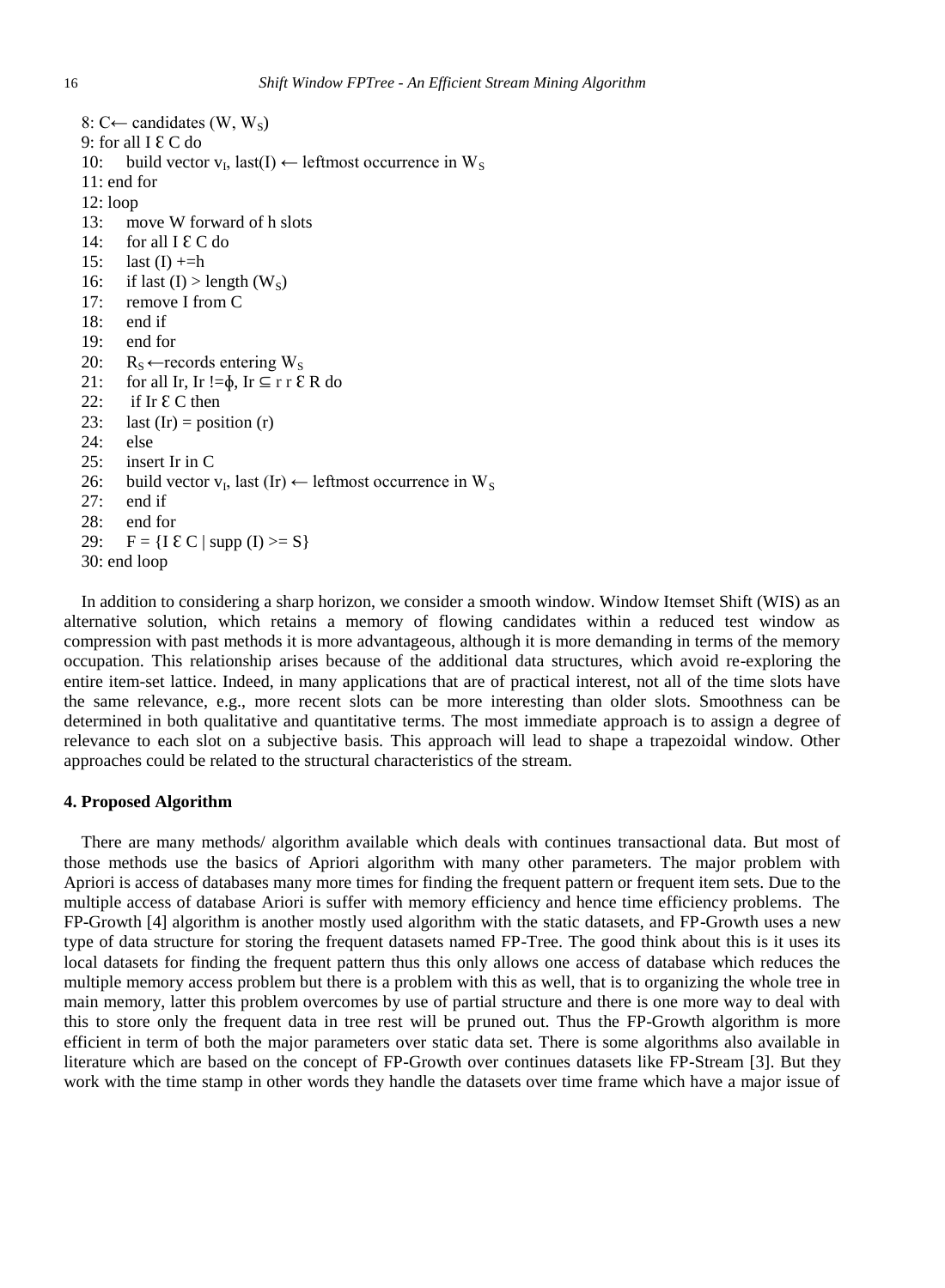the overload of the datasets, as the rate of data arrival is not fixed in most of the cases, which lead the huge amount of transaction in any particular frame or very less amount of transaction in some frames both the situations are not good as one lead to slower the performance and other may used unnecessary resources. So the based way to handle stream data is go through the frequency of transaction. The proposed algorithm Shift Window FPTree (*SW FPT*) is based on the *transaction sensitive* sliding window approach followed by the key of the FP-Growth. The SW FP-Tree is a frequency based data stream mining algorithm, which have the primary feature of the FP-Tree used as the main data structure and this uses the minimum support only feature of the frequent pattern mining and there is no overhead of the candidate generation and confidence count. Steps of the SW FPT are given bellow in algorithm2:

## **Algorithm 2:** Shift Window FPTree (SW FPT)

- 1. Window W
- 2. Minimum support S
- 3. Transaction T
- 4. Item I
- 5. Window size h
- 6.
- 7. Create an empty tree
- 8. Choose optimal window size  $W<sub>S</sub>$
- 9. Loop
- 10. Move W by h
- 11. For each transaction in W do
- 12. Built vector  $V_I \forall I \in T$
- 13. Create a new node labelled  $N_I$
- 14. if  $N<sub>I</sub>$  exist in tree then
- 15.  $N_I \rightarrow freq := +1$
- 16. Else
- 17. Create a new link from root
- 18. End if
- 19. For each I  $\mathcal{E}(W, W_S)$
- 20. Remove I from Ws and insert into tree node
- 21. For each node  $N<sub>I</sub>$
- 22. If  $N_I \rightarrow freq \geq S$  then
- 23. Insert into FPtree
- 24. Else
- 25. Prune out this node  $N_I$
- 26. End if
- 27. End for
- 28. End for
- 29. Until no more transaction left
- 30. End

## **5. Result Analysis**

## *5.1. Experiment setup*

The proposed algorithm and the previous related algorithm WIS is implemented and tested in following environment: - 64 bit system, OS- Windows7 Home Basic, processer- AMD A4-3330MX APU with 2.20 GHz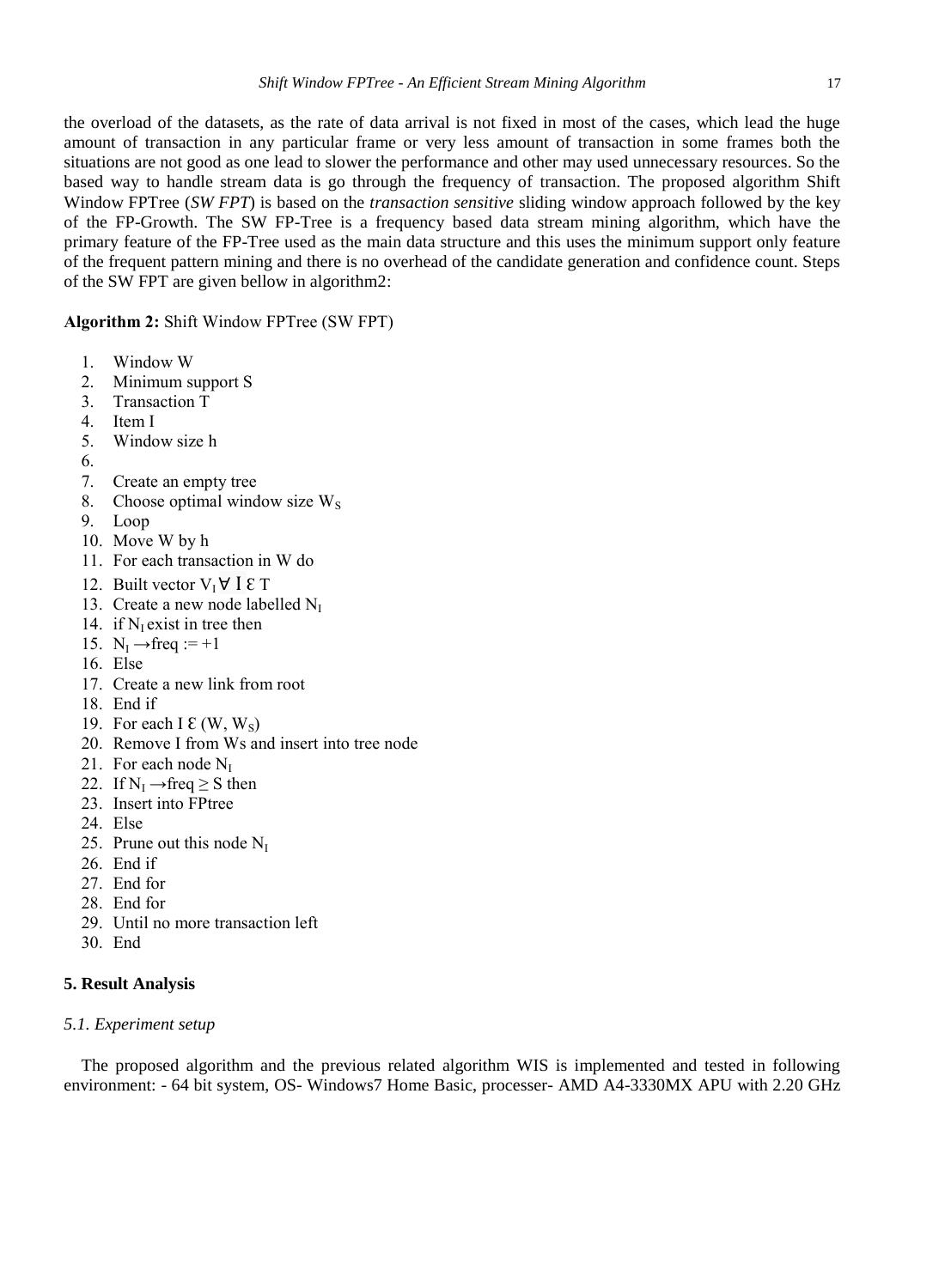speed, RAM- 4GB, language used for implementation-java(jdk1.8.0\_05), IDE- NetBeans8.0. The below two types of data sets used for testing the performance under the various circumstances: IBM"s T10I4D100K [12] and c73d10k [13]. Experiment results of frequent pattern mining are shown in below charts in various conditions. Y-axis indicates the execution time (in ms).



Fig.2a. Graph with Minimum Support 50% for Dataset T10I4D100K.

The figure 2-a, represents the output of algorithms for dataset T10I4D100K with minimum support 50%. Xaxis refers the size of window and Y-axis refers the execution time in msec.



Fig.2b. Graph with Minimum Support 20% for Dataset T10I4D100K.

The figure 2b represents the output of algorithms for dataset T10I4D100K with minimum support 20%. Xaxis refers the size of window and Y-axis refers the execution time in msec.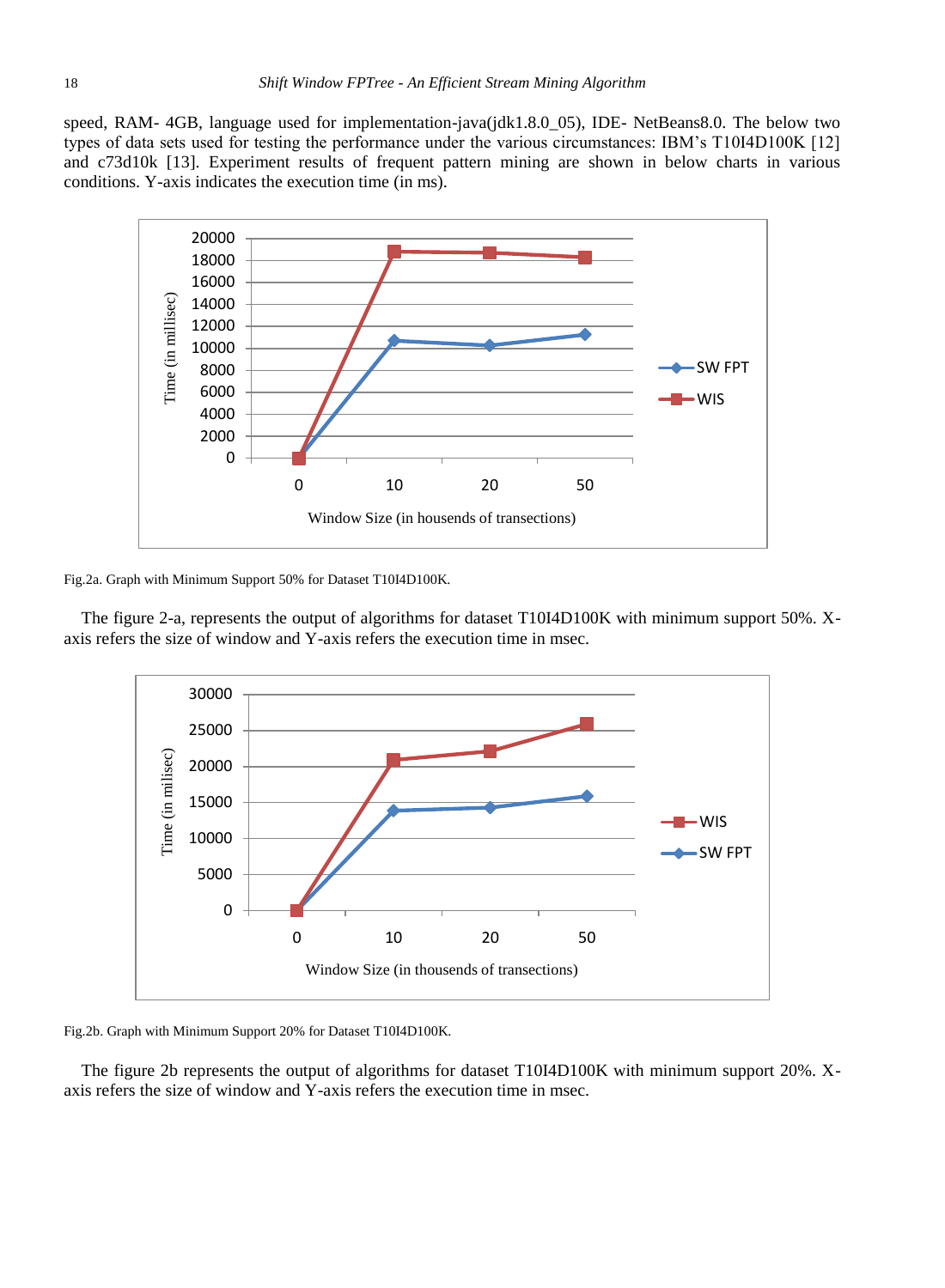

Fig.2c. Graph with Minimum Support 50% for Dataset c73d10k.

The figure 2-c represents the output of algorithms for dataset c73d10k with minimum support 50%. X-axis refers the size of window and Y-axis refers the execution time in msec.



Fig.2d. Graph with Minimum Support 20% for Dataset c73d10k.

The figure 2-d represents the output of algorithms for dataset c73d10k with minimum support 20%. The above comparative analysis charts are prepared in the following conditions with the execution time as Y-axis (in mille-seconds) and the sliding window as X-axis (window size in thousands no of transactions).

#### **6. Conclusion**

Here in this paper we present an algorithm for mining frequent pattern over continues data series. SW FPT is a robust and more efficient algorithm than its counter previous algorithms, it work smoothly over any kind of stream as it is frequency dependent instead of the time on the same time the algorithm is efficient enough to work with it. As the results explaining that the SW FPT is sufficient faster than WIS. Here we use WIS only in the counter because this is resent work in this field. The SW FPT is good enough to work with it, but then also there is a hole of some complex data structure and decision statements uses which can let the management of stack and memory overhead.